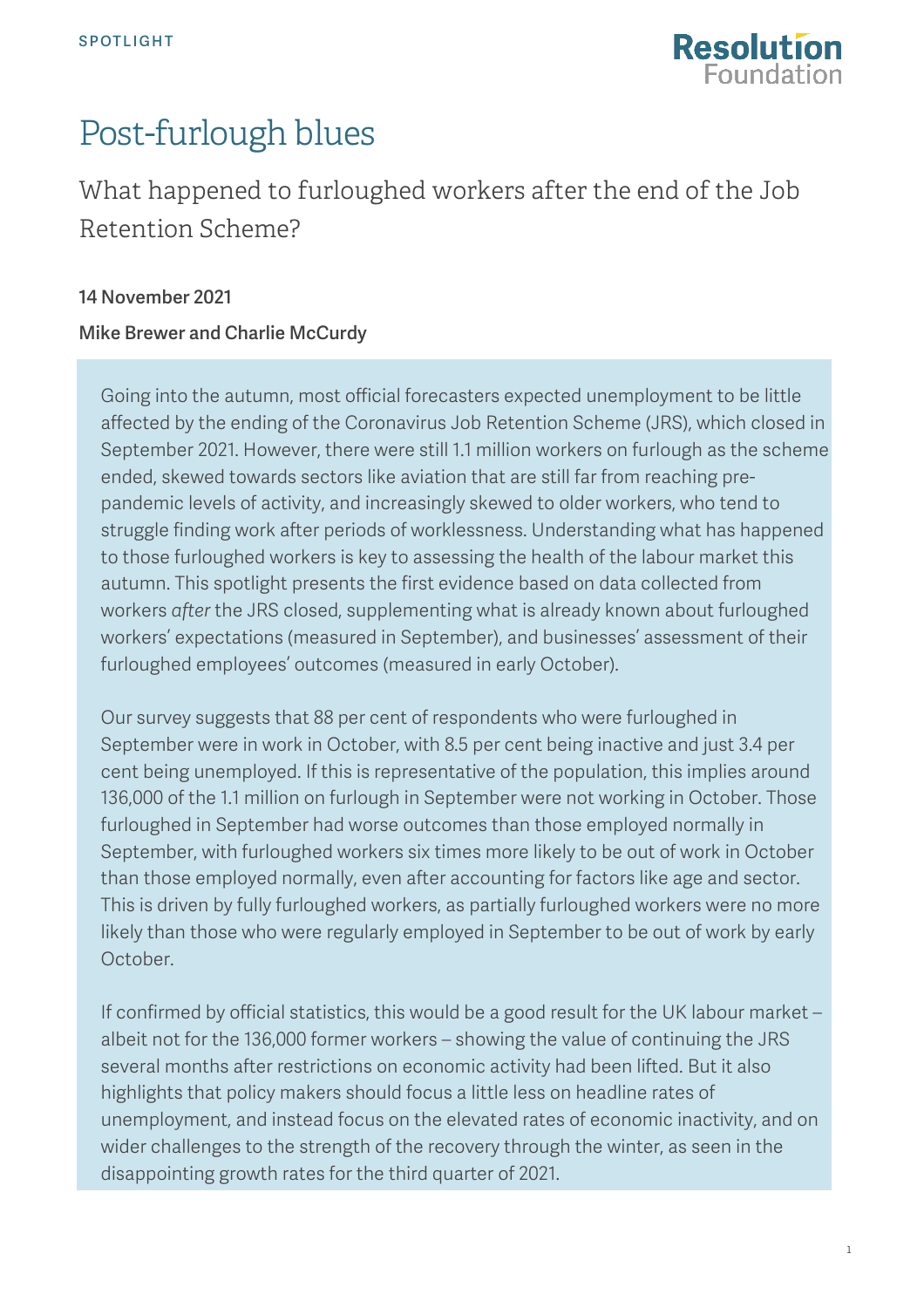

The UK's labour market is in a strong position, at least when it comes to unemployment. Last month, the Office for Budget Responsibility (OBR) forecasted unemployment to peak at 5.2 per cent following the end of the JRS, down from a peak of 6.5 per cent forecast in March (see [Figure 1](#page-1-0)). Improved forecasts have been led by a more positive set of labour market indicators than in previous forecasts: unemployment has been falling throughout 2021, buoyed by [record job vacancies,](https://www.ons.gov.uk/employmentandlabourmarket/peopleinwork/employmentandemployeetypes/bulletins/jobsandvacanciesintheuk/latest) and [planned redundancies were falling](https://www.bbc.co.uk/news/business-58441555) over the summer even as firms faced the imminent end of the JRS.

<span id="page-1-0"></span>

August 2021 Monetary Policy Report.

<span id="page-1-1"></span>Still, as the scheme came to end in September 2021, around 1.1 million workers (about 4 per cent of the workforce) were either fully or partially furloughed (see [Figure 2](#page-1-1)), with rates of furlough remaining very high in sectors such as passenger air transport (36 per cent) and travel agencies (35 per cent). In addition, the profile of those remaining on furlough became increasingly skewed towards older workers in the final few months of the scheme (rather than being concentrated on younger workers, as was the case during the various lockdowns): the share of employees aged 60-64 (5 per cent) and 65 and older (7 per cent) on furlough in September were both larger than the share of employees aged under 35 (3 per cent). This is worrying given that older workers tend to take longer to return to work than [their younger counterparts,](https://www.resolutionfoundation.org/publications/the-living-standards-audit-2021/) and they often return on lower pay.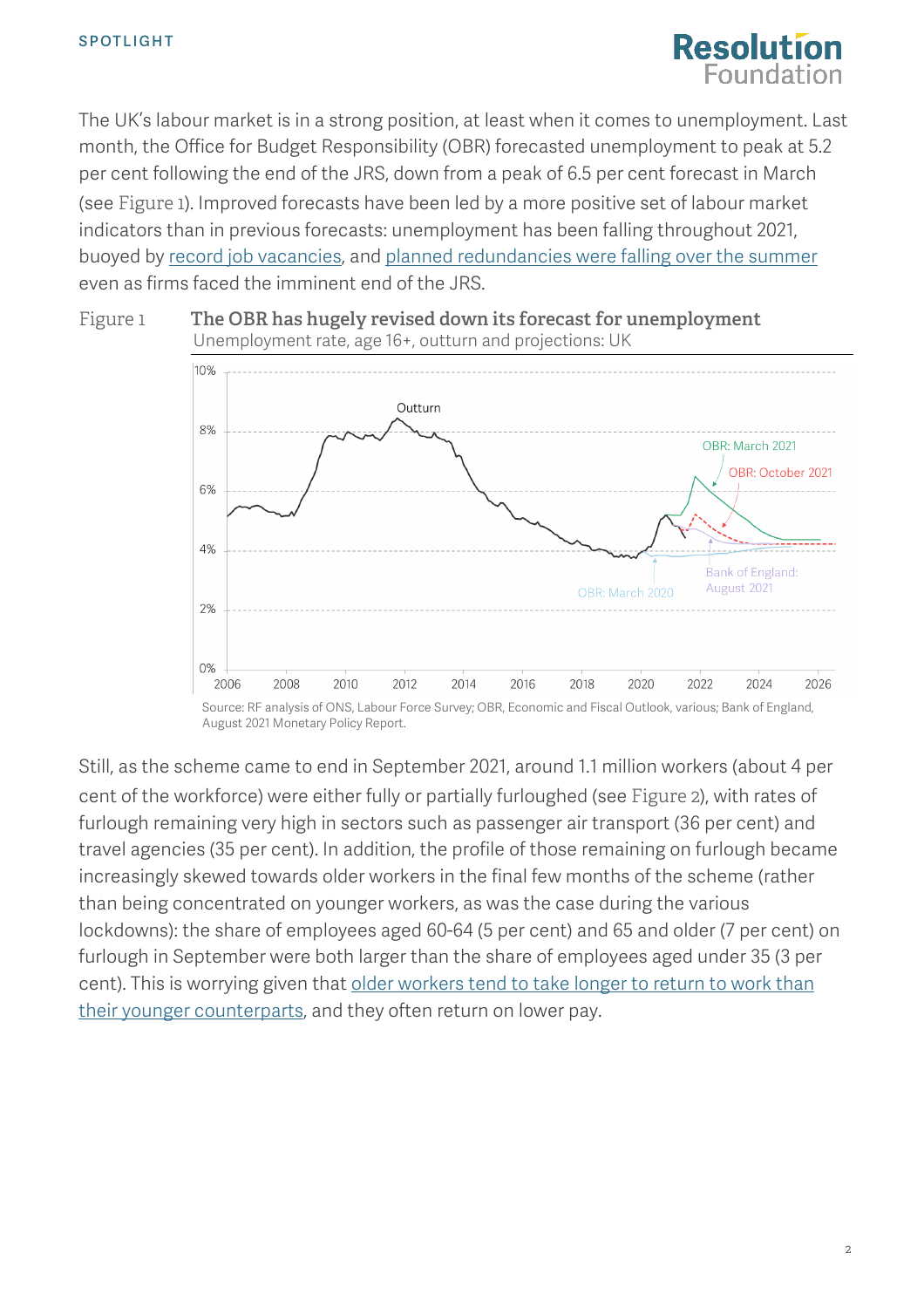

Figure 2 **At the end of the furlough scheme 1.1 million workers were furloughed** Actual and estimated number of employees furloughed: March 2020 to September 2021, UK



Notes: Latest wave of Business Insights and Conditions Survey runs from 23 August to 5 September 2021, mid-point (shown on chart) is 30 August 2021. Source: HMRC, Coronavirus Job Retention Scheme statistics: 9 September 2021. RF analysis of ONS, Business Insights and Conditions Survey.

The biggest uncertainty about the UK labour market this autumn is the fate of those who were furloughed at the end of September. Similar to the OBR's recent forecast, the Bank of England is also expecting only a small rise in unemployment this quarter, with the Governor Andrew Bailey saying "while the unemployment rate is projected to pick up in Q4 as the furlough scheme ends, the rise is only small as most employees on the scheme are assumed to return to work." (see also the Bank's [November Monetary Policy Report press conference\)](https://www.bankofengland.co.uk/monetary-policy-report/2021/november-2021). This assessment was based in part on the finding that around 10 per cent of furloughed respondents to the **Bank of England/ NMG** survey expected to lose their job at the end of the scheme.

<span id="page-2-0"></span>There is already some indirect evidence about what happened post-furlough. Research by [Indeed](https://www.hiringlab.org/uk/blog/2021/11/05/job-search-survey-october-2021/) shows only a small increase in the proportion of workers who are urgently searching for a new job after the end of furlough. Evidence from the [Office for National Statistics](https://www.ons.gov.uk/businessindustryandtrade/business/businessservices/bulletins/businessinsightsandimpactontheukeconomy/4november2021)  [Business Insights and Conditions Survey](https://www.ons.gov.uk/businessindustryandtrade/business/businessservices/bulletins/businessinsightsandimpactontheukeconomy/4november2021) (BICS) suggests that 3 per cent of workers left voluntarily and 3 per cent were made redundant (see [Figure 3](#page-2-0)). Although the BICS study has proven to be an accurate guide to the number of furloughed employees throughout this crisis (as seen in [Figure 2](#page-1-1)), this number is extremely low, and may reflect that the survey is completed by businesses, rather than employees.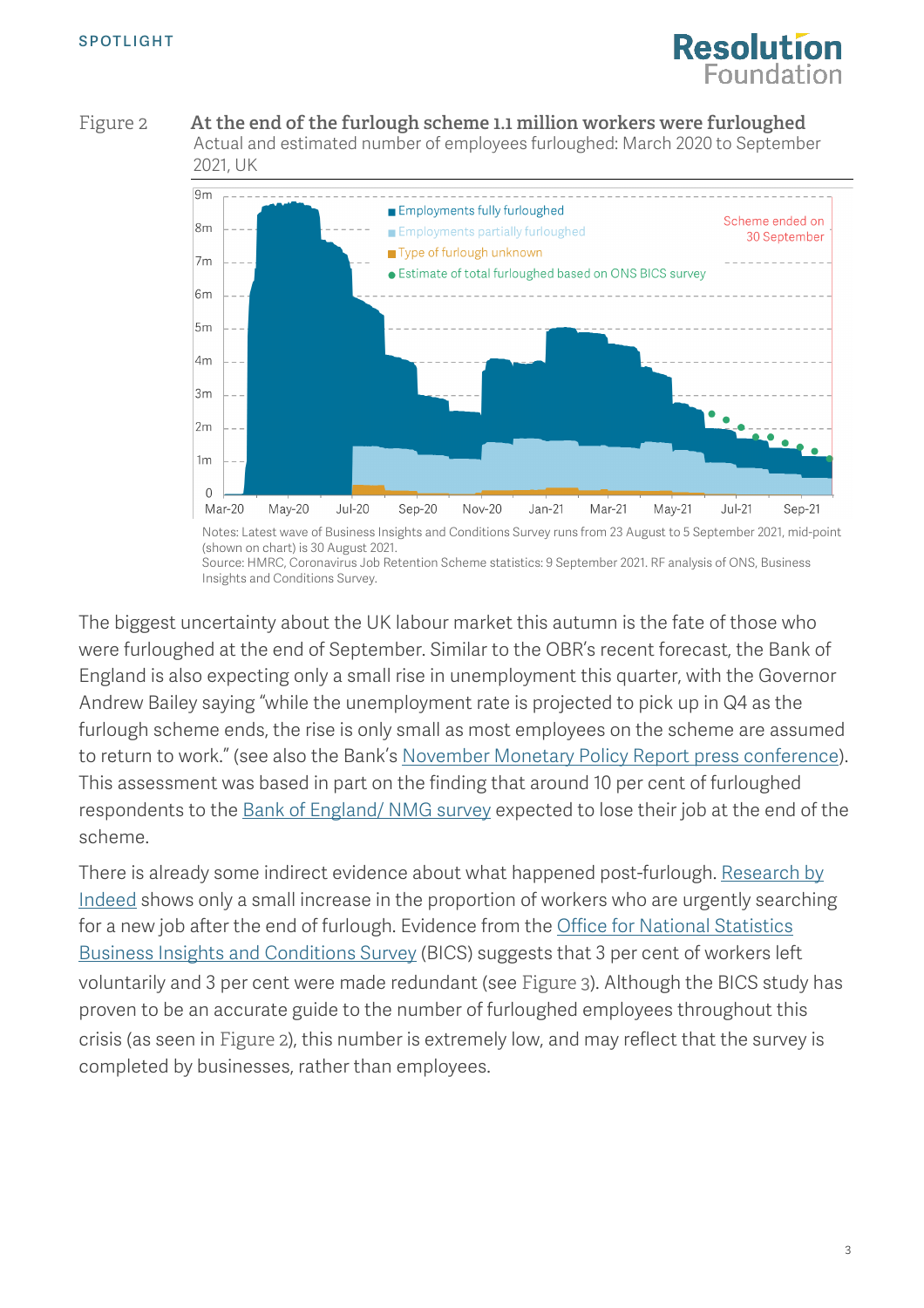

#### Figure 3 **Business survey estimates suggest that between 3 and 6 per cent of those furloughed in September were not working in October**

Labour market outcomes in October for employees who were furloughed (either fully or partially) at the end of September 2021 from the point of view of businesses



Notes: The figures use actual numbers of those furloughed at the end of September 2021 and estimate their outcomes using firm-based survey evidence from the Business Insight and Conditions Survey (BICS). Following the end of the JRS the 16 per cent of businesses were asked what had happened to those furloughed employees. Source: RF analysis of HMRC, Coronavirus Job Retention Scheme Statistics; ONS, Business Insights and Conditions Survey.

To help fill this gap, we fielded a survey in October that asked people about their current and previous labour market statuses.1 This is the first survey that we know of that asks employees themselves about their post-furlough labour market outcomes.

In line with expectations, our survey does not show a big rise in unemployment: it suggests that the rate of unemployment among working-age adults was just 0.5 percentage points higher in October than it was in August 2021. Looking directly at respondents who were furloughed in September, our survey finds that the vast majority (88 per cent) were in work in the first half of October (see [Figure 4](#page-3-0)), leaving 11 per cent who were not in work (3.4 per cent were unemployed, and a further 8.5 per cent were not active in the labour market); this is broadly consistent with the **Bank of England/ NMG** survey of households in September that showed around 10 per cent of furloughed respondents expected to lose their job at the end of the scheme.

<span id="page-3-0"></span>Applied to the 1.1 million we know were furloughed at the end of September, then that would mean 136,000 of those furloughed in September were not working in the first half of October (with a small rise in unemployment of around 39,000, and a larger rise in inactivity of 97,000, something that matches the wider trend of [rising inactivity over the course of this crisis\)](https://www.resolutionfoundation.org/publications/labour-market-outlook-q3-2021/).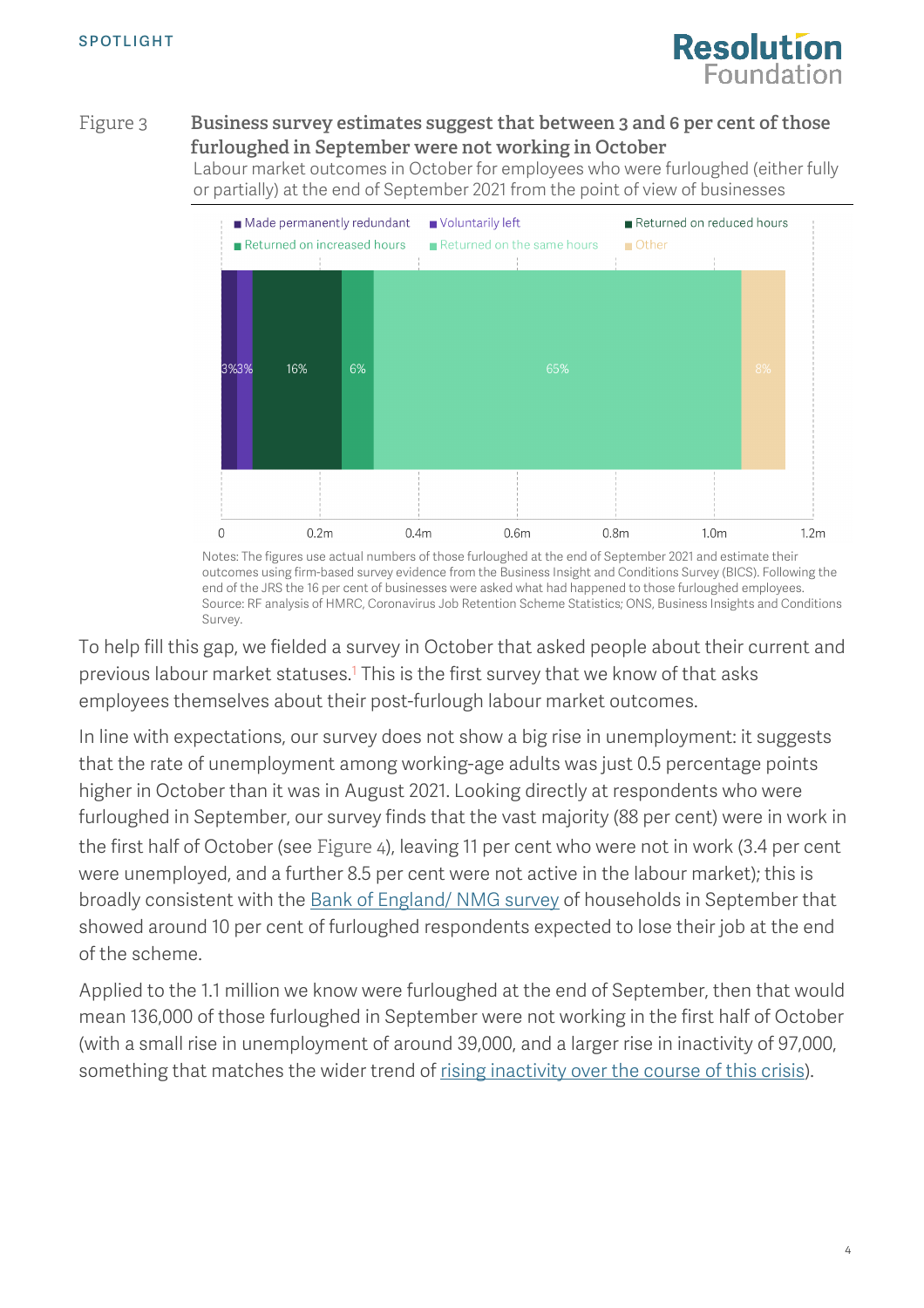

#### Figure 4 **Our survey of working-age adults suggests that around 136,000 of those furloughed in September were not working in October**

Labour market outcomes for respondents who were furloughed (either fully or partially) at the end of September 2021: UK, 14-24 October 2021



Notes: The figures use actual numbers of those furloughed at the end of September 2021 and estimate their outcomes using employee-based survey evidence from YouGov survey data. Base is all adults age 18 to 65 who were fully or partially furloughed in September 2021 (n=113). The views expressed are not necessarily of YouGov. Source: RF analysis of HMRC, Coronavirus Job Retention Scheme Statistics; YouGov, adults age 18-65 and the Coronavirus (COVID-19), October 2021 wave.

Part of the reason why a relatively high fraction of those furloughed in September were in work in October is that some had already found another job: estimates from the four surveys we have fielded during the pandemic (shown in [Figure 5](#page-4-0)) show that around 15 per cent of workers on furlough since June 2021 were furloughed in one job and working in another. 2

<span id="page-4-0"></span>But the more important reason is that post-furlough outcomes vary considerably between partially and fully furloughed workers. Regression analysis shows that, even after controlling for age, education, industry group and pre-crisis pay, those furloughed in September had worse outcomes in October than those employed normally in September, with furloughed workers six times more likely to be out of work than those employed normally.<sup>3</sup> This result is being driven entirely by fully furloughed workers, with partially furloughed workers – who comprised 44 per cent of the total on furlough at the end of September – no more likely than those employed normally in September to have lost their job in October.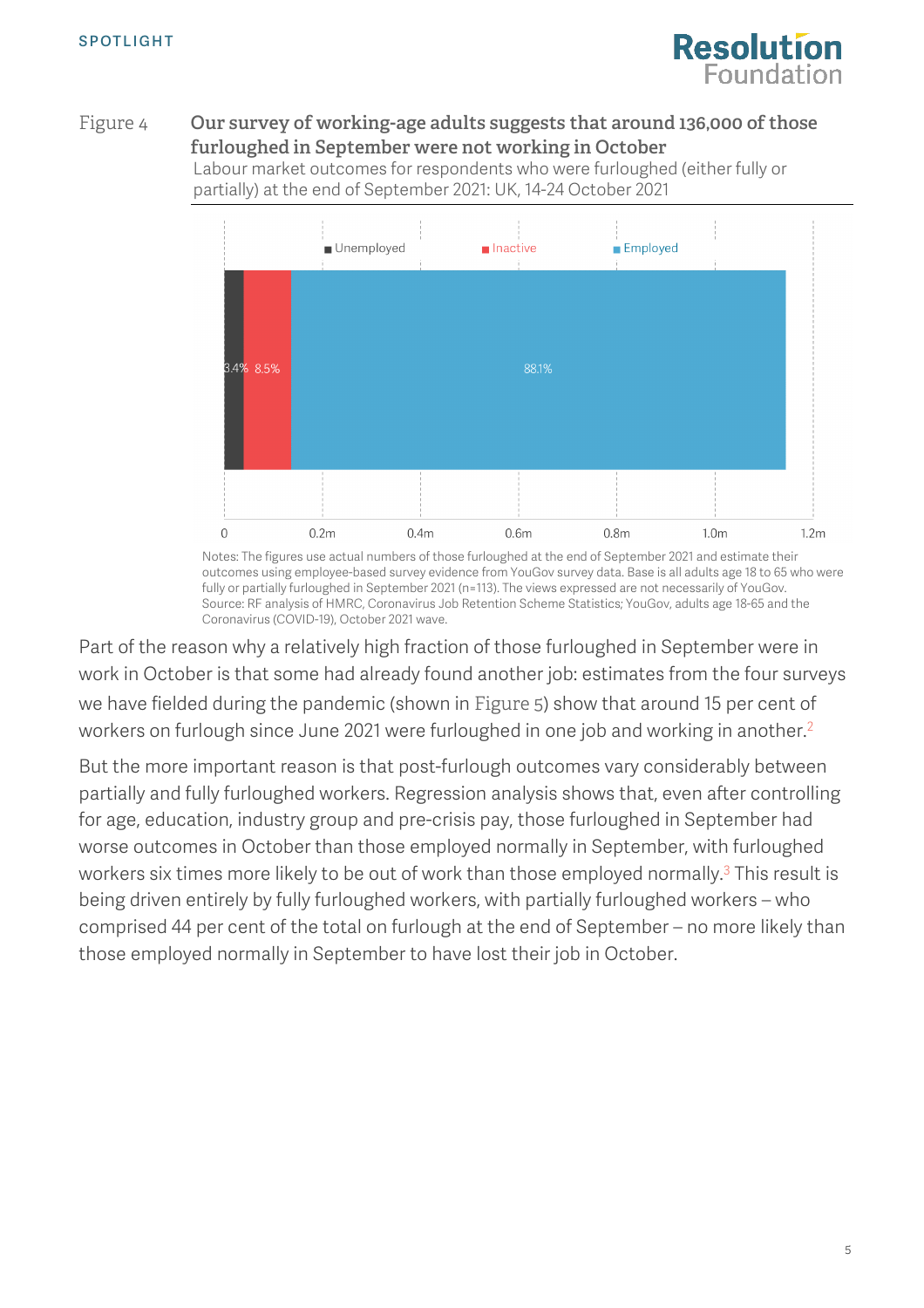

### Figure 5 **Around 15 per cent of furloughed workers have had another job since June 2021**





Notes: Base is all adults age 18 to 65 who were fully or partially furloughed in July 2020 (n=529), January 2021 (n=340), June 2021 (n=150), September 2021 (n=113). The views expressed are not necessarily of YouGov. Source: RF analysis of YouGov, adults age 18-65 and the Coronavirus (COVID-19), October 2021 wave.

Overall, it appears that the end of the furlough scheme has brought poor labour market outcomes for some (fully) furloughed workers, particularly as this coincides with the cut to core levels of Universal Credit by £20 a week. For the labour market as a whole, though, the impact is small, chiefly reflecting the decision taken by the Chancellor in March to continue the JRS well after all restrictions on economic activity had been lifted.

But there are two important considerations for policy makers. First, much of the focus on worklessness during this crisis has been on unemployment, with those leaving the labour force entirely and becoming inactive receiving much less attention. It seems that furloughed workers who have lost work have moved mostly into inactivity; elsewhere, Resolution [Foundation has highlighted](https://www.resolutionfoundation.org/publications/labour-market-outlook-q3-2021/) that economic inactivity has increased for groups like the retired and students. So inactivity – rather than unemployment – is what policy makers need to focus on. Second, having deliberately focused attention on post-furlough outcomes when presenting last week's Monetary Policy Report, the Bank of England should instead be more mindful of wider challenges to the strength of the recovery this winter. Last week's GDP [data,](https://www.ons.gov.uk/economy/grossdomesticproductgdp/bulletins/gdpfirstquarterlyestimateuk/julytoseptember2021) in particular, showed that combined growth in July, August and September was no better than its pre-financial crisis average, suggesting that supply-chain disruptions and shortages have derailed the recovery.

1 The survey was designed and commissioned by the Resolution Foundation, in partnership with the Health Foundation (although the views in this note are not necessarily those of the Heath Foundation). It was conducted using an online interview administered to members of the YouGov Plc UK panel, which is made up

 $\_$  , and the set of the set of the set of the set of the set of the set of the set of the set of the set of the set of the set of the set of the set of the set of the set of the set of the set of the set of the set of th